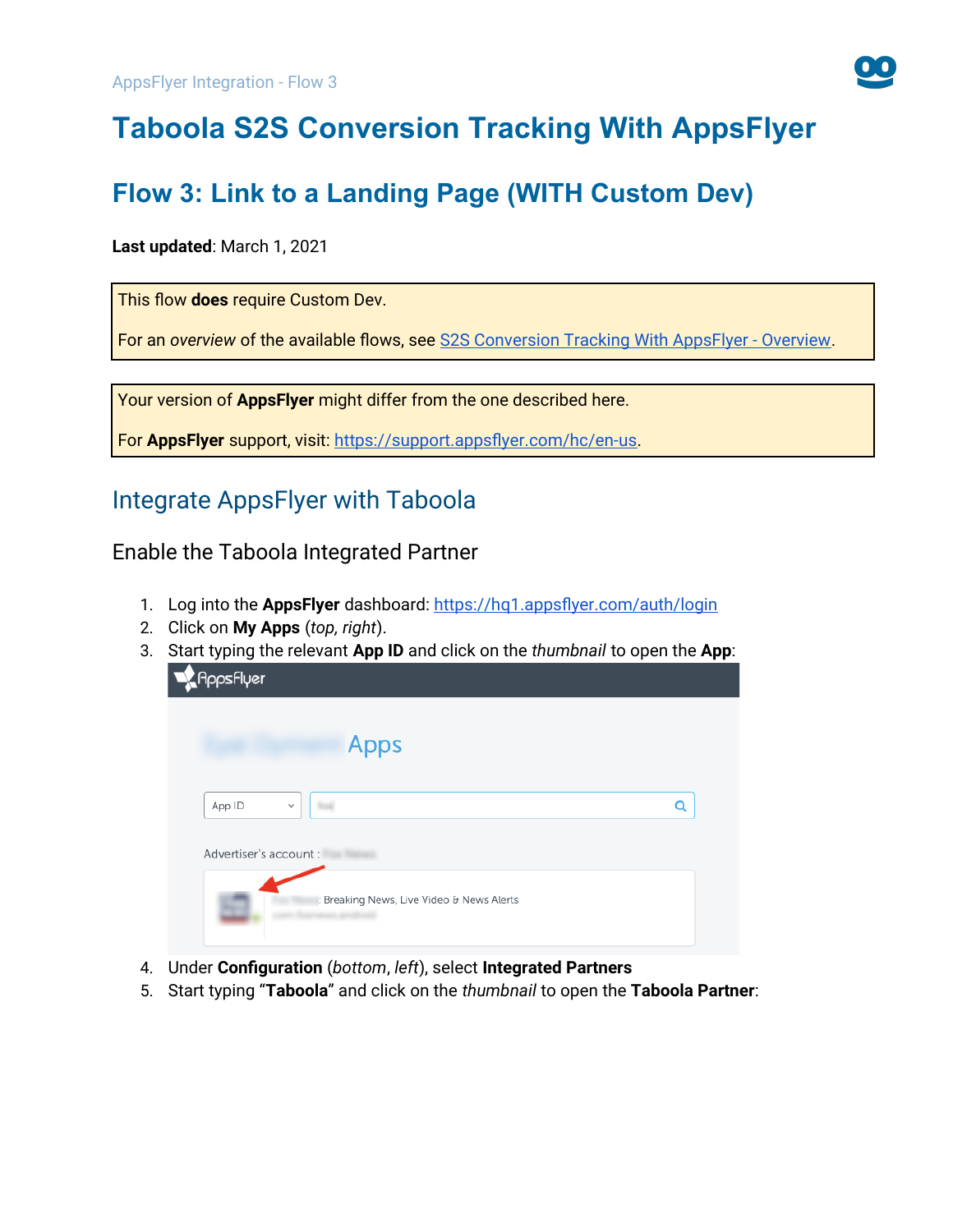#### AppsFlyer Integration - Flow 3

**Validation Rules** 



7. Under the **Attribution Link** tab, locate the **Click-Through Attribution** section and set the **Click-Through Lookback Window** to the desired duration - e.g. 30 days:

Default Postbacks<sup>®</sup>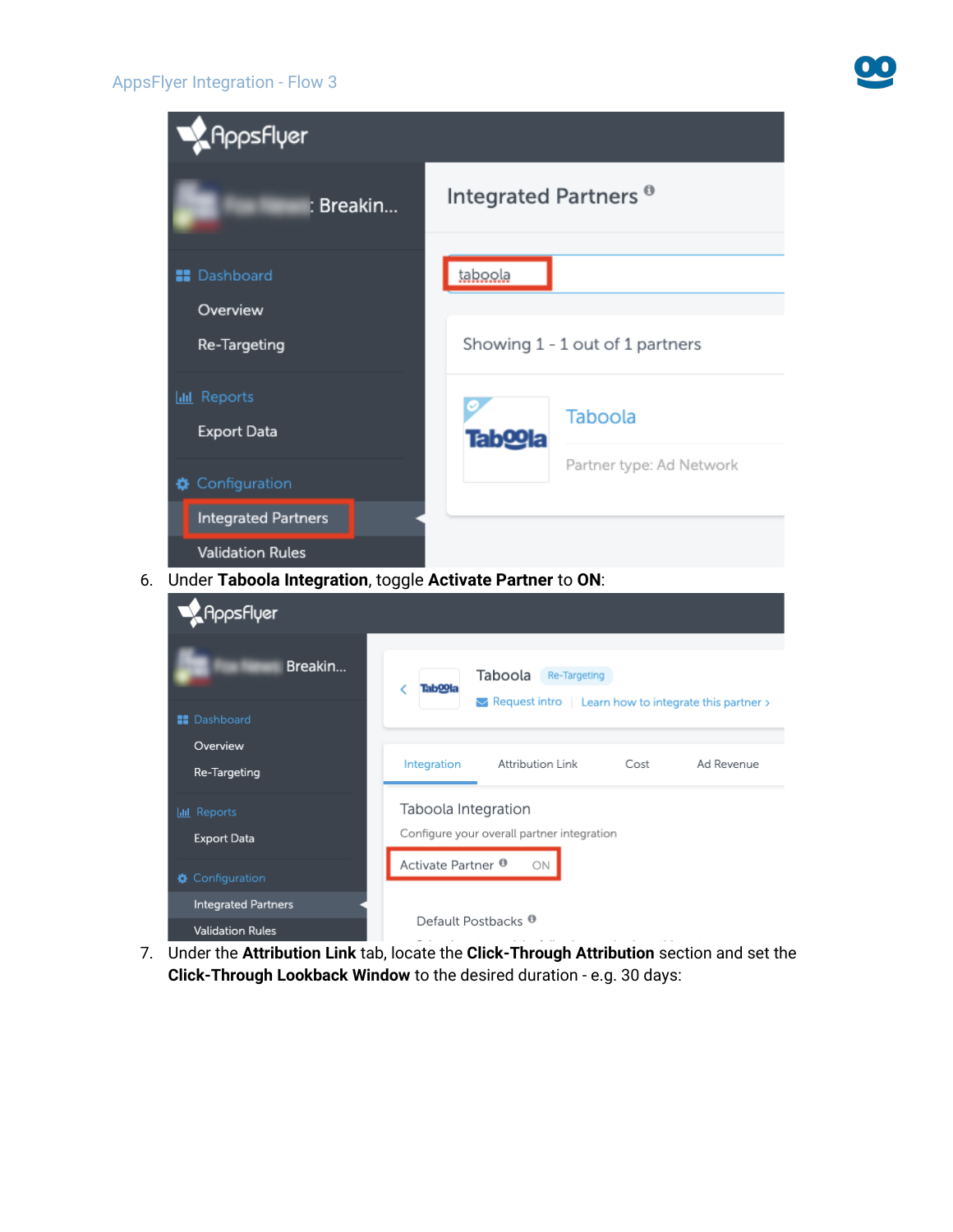

| Click-Through Lookback Window <sup>0</sup> |    |    |    |    |                                              |
|--------------------------------------------|----|----|----|----|----------------------------------------------|
| O Hours <sup>O</sup> Days                  |    |    |    |    |                                              |
|                                            |    |    |    |    | $\geq 7$ Days ( $\checkmark$ AF recommended) |
| 5 <sub>7</sub><br>10                       | 15 | 20 | 25 | 30 |                                              |
| Click Tracking Link <sup>0</sup>           |    |    |    |    |                                              |

#### **Best Practice**

Configure **AppsFlyer** and **Taboola** with the *same* lookback window (e.g. 30 days).

 $\mathbf i$ If **AppsFlyer** has a *shorter* lookback window, then any conversions outside that window will *not* be passed to **Taboola** for attribution.

The **Taboola** lookback window will be configured below (under **[Set up corresponding events](#page-9-0) [in Taboola](#page-9-0)**). By *default*, the **Taboola** lookback window is *30 days*.

#### **Useful links**

- ● [https://support.appsflyer.com/hc/en-us/articles/360000844778-Partner-](https://support.appsflyer.com/hc/en-us/articles/360000844778-Partner-Activation#Partner-Activation)[Activation#Partner-Activation](https://support.appsflyer.com/hc/en-us/articles/360000844778-Partner-Activation#Partner-Activation)
- <https://support.appsflyer.com/hc/en-us/articles/207033816#partner-setup-integration-tab>
- [https://support.appsflyer.com/hc/en-us/articles/207377436-Adding-a-New-App-to-the-](https://support.appsflyer.com/hc/en-us/articles/207377436-Adding-a-New-App-to-the-AppsFlyer-Dashboard)[AppsFlyer-Dashboard](https://support.appsflyer.com/hc/en-us/articles/207377436-Adding-a-New-App-to-the-AppsFlyer-Dashboard)
- <https://support.appsflyer.com/hc/en-us/articles/115005248543-OneLink-overview>

## (*Optional*) Create in-app events in *AppsFlyer*

The steps taken in the *previous* section allow you to track **Install Events**. This section describes how to track **In-App Events**.

**In-App Event Tracking** allows for *granular* campaign *optimization*.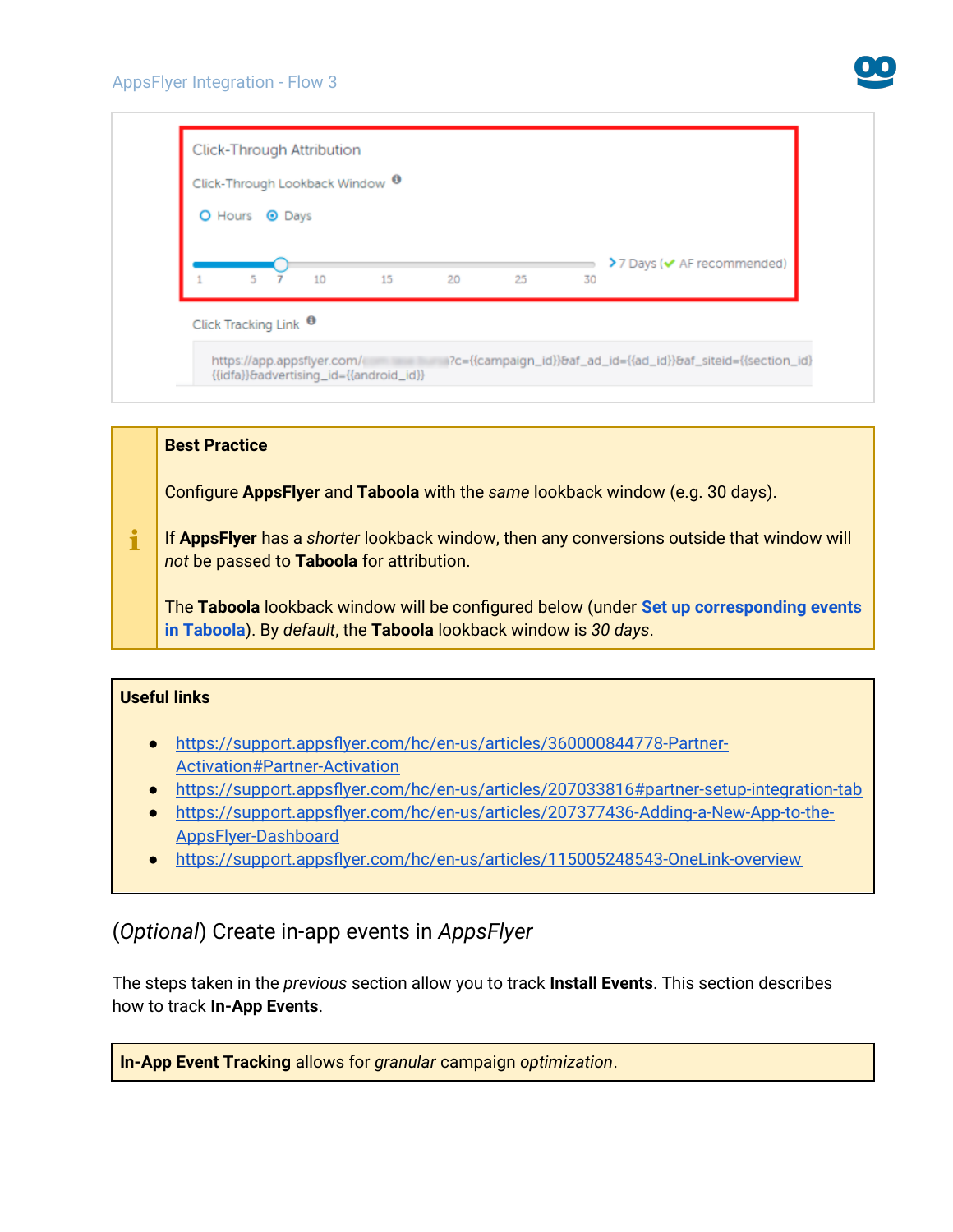

If you followed the previous section, you already have the necessary pane open - *skip* to **Step 3**.

- 1. Open the **AppsFlyer** dashboard.
- 2. Select the relevant **App** and navigate to **Integrated Partners** > **Taboola** (see *previous*  section: **[Enable the Taboola Integrated Partner](#page-0-0)**).
- 3. Under the **Integration** tab, *enable* **In-App Events Postback**:

| Taboola Integration                        |                                                            |  |  |  |  |  |  |
|--------------------------------------------|------------------------------------------------------------|--|--|--|--|--|--|
| Configure your overall partner integration |                                                            |  |  |  |  |  |  |
| Activate Partner <sup>®</sup><br>ON        |                                                            |  |  |  |  |  |  |
| Default Postbacks <sup>O</sup>             |                                                            |  |  |  |  |  |  |
|                                            | Select how to send the following postbacks to this partner |  |  |  |  |  |  |
| <b>Event Name</b>                          | Sending Option                                             |  |  |  |  |  |  |
| Install                                    | Only events a knouted to this partner                      |  |  |  |  |  |  |
|                                            |                                                            |  |  |  |  |  |  |
| In-App Events Postback <sup>®</sup>        |                                                            |  |  |  |  |  |  |
| In-App Events Postback Window              |                                                            |  |  |  |  |  |  |
| lifetime                                   |                                                            |  |  |  |  |  |  |
| Sending Option <sup>®</sup>                |                                                            |  |  |  |  |  |  |
| Only events attributed to this partner     |                                                            |  |  |  |  |  |  |

- 4. Under **Sending Option**, select '**Only events attributed to this partner**'.
- 5. For each in-app event (*aka* **SDK Event Name**) fill in a **Taboola** version of the event name (*aka* **Partner Event Identifier**):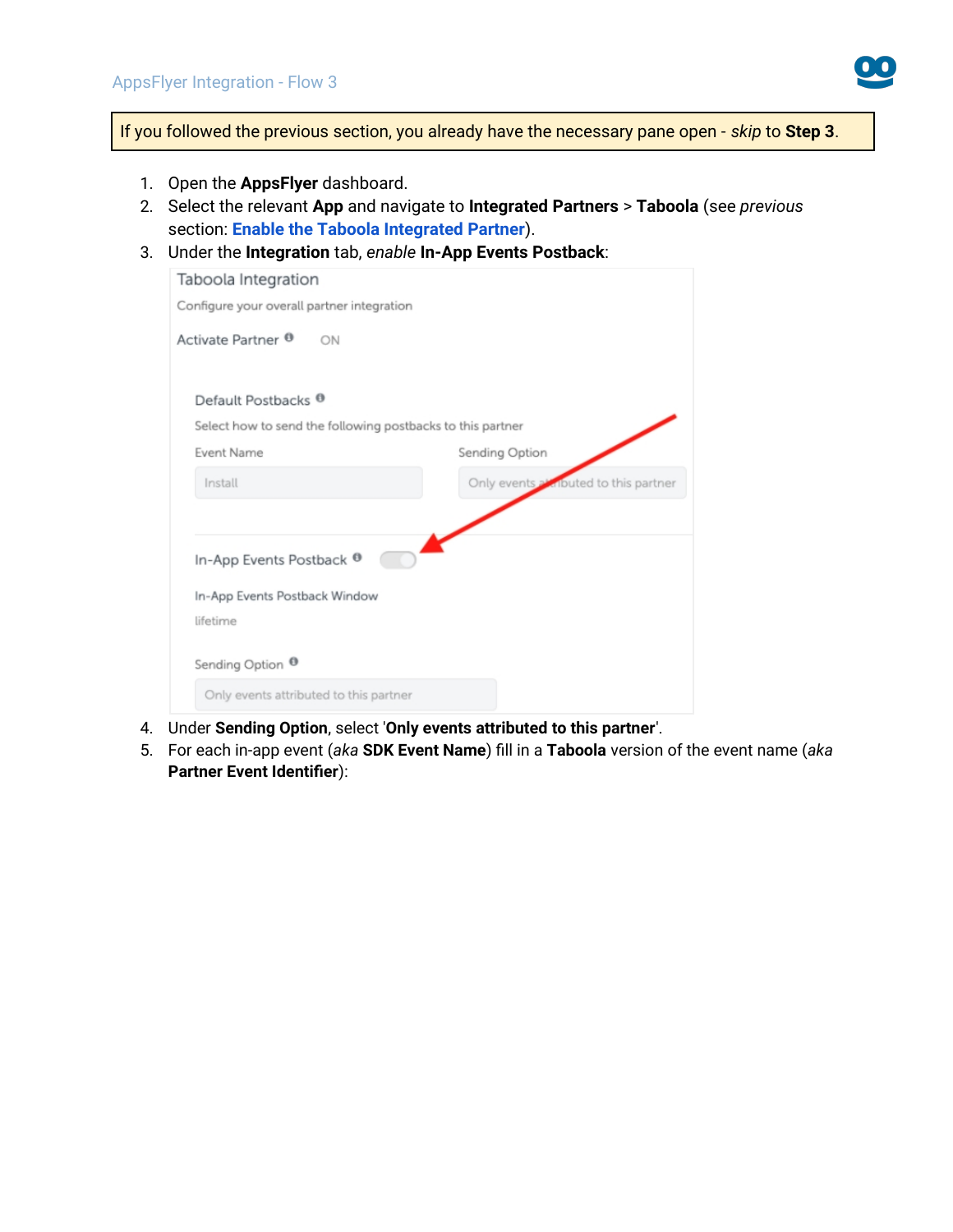#### AppsFlyer Integration - Flow 3

| SDK Event Name <sup>O</sup> | Partner Event Identifier <sup><sup>®</sup></sup> | $\bullet$<br>Send Revenue                       |
|-----------------------------|--------------------------------------------------|-------------------------------------------------|
| af_initiated_checkout       | Checkout_Initiated                               |                                                 |
| af_add_to_cart              | Add_to_cart                                      | The event name in<br><b>Backstage should be</b> |
| af_login                    | Login                                            | exactly: Add_to_cart                            |
| af_search                   | Search                                           |                                                 |

#### **Guidelines**

- Event names are *case-sensitive*.
- They *cannot* contain spaces. (Use an *underscore* instead.)
- Use similar names to the **SDK Event Names** shown in the **AppsFlyer** dashboard.
- *Identical* names will be used later, when **[creating in-app events in Taboola](#page-10-0)** (*below*).
- 6. Under the **Attribution Link** tab, locate the **Click-Through Attribution** section and set the **Click-Through Lookback Window** to the desired duration - e.g. 30 days:

| Click-Through Lookback Window <sup>0</sup> |    |    |    |    |    |                            |
|--------------------------------------------|----|----|----|----|----|----------------------------|
| O Hours <sup>O</sup> Days                  |    |    |    |    |    |                            |
|                                            |    |    |    |    |    | >7 Days (v AF recommended) |
| 5 <sub>7</sub>                             | 10 | 15 | 20 | 25 | 30 |                            |

#### **Best Practice**

Configure **AppsFlyer** and **Taboola** with the *same* lookback window (e.g. 30 days).

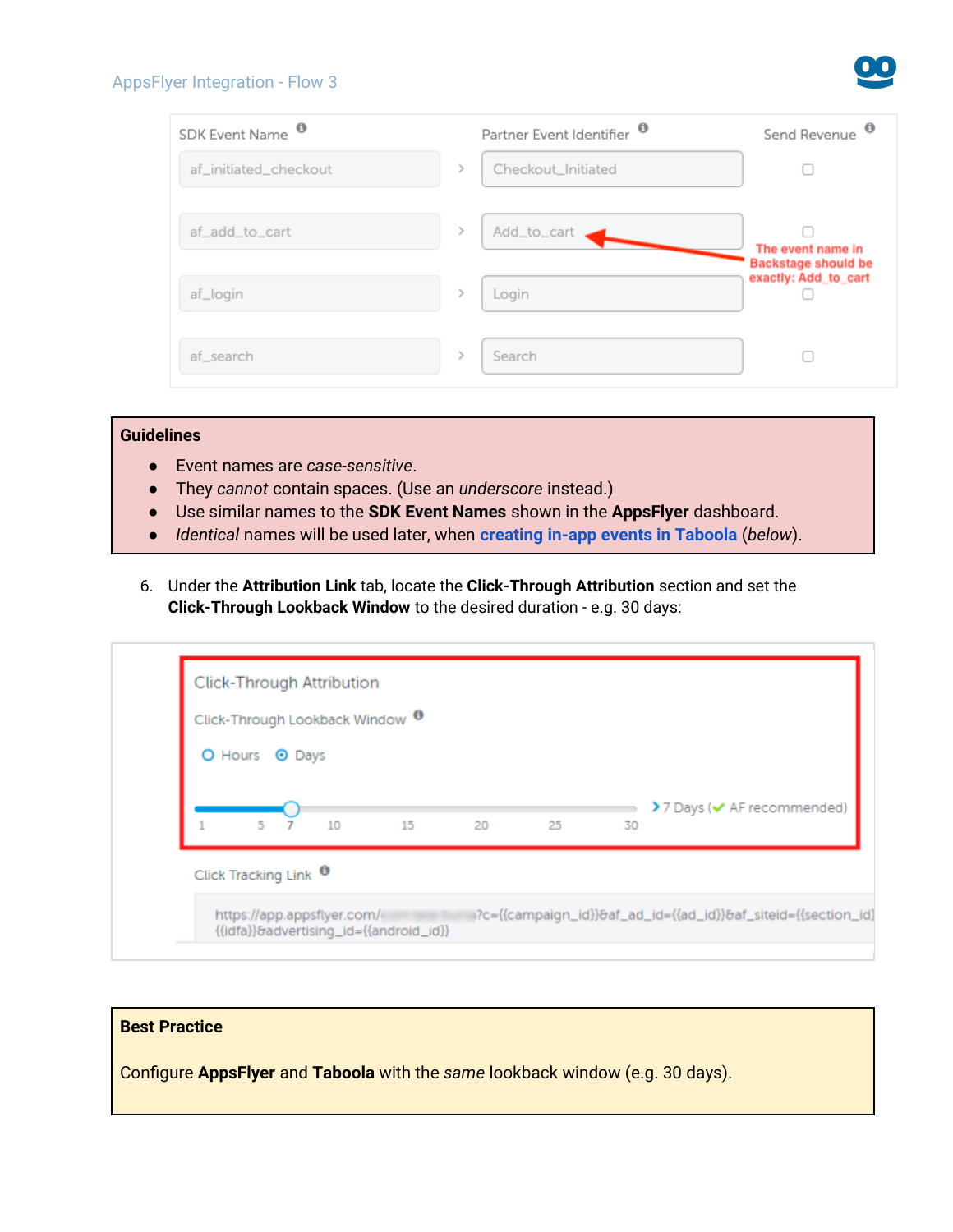

If **AppsFlyer** has a *shorter* lookback window, then any conversions outside that window will *not* be passed to **Taboola** for attribution.

The **Taboola** lookback window will be configured below (under **[Set up corresponding events in](#page-9-1)  [Taboola](#page-9-1)**). By *default*, the **Taboola** lookback window is *30 days*.

#### **Useful links**

[https://support.appsflyer.com/hc/en-us/articles/208439256-In-app-events-postback](https://support.appsflyer.com/hc/en-us/articles/208439256-In-app-events-postback-configuration)**[configuration](https://support.appsflyer.com/hc/en-us/articles/208439256-In-app-events-postback-configuration)** 

### Set up 2 links

#### **Edit the campaign creative**

Link the Campaign Creative *directly* to your **Landing Page**:

- 1. Log into **Taboola Ads**.
- 2. **[Add](https://help.taboola.com/hc/en-us/articles/360053153154-Add-Creative-Items-to-a-Campaign) or edit** your **Campaign Creative**. Fill in the **Landing Page** as the **URL** and save. **Sample URL:** https://www.example.com/taboola\_landing\_page

Use the **Landing Page** as the URL - *not* the link obtained from **AppsFlyer**. Add the **Landing Page** at the *creative* level (*not* the campaign level).

#### **Add a Click ID macro at the campaign level**

- 1. **[Add or edit](https://help.taboola.com/hc/en-us/articles/115006032108-Adding-and-Editing-Campaign-Items)** the relevant *campaign*.
- 2. Under **Tracking** > **Tracking Code** fill in: *clickid={click\_id}*

| Tracking |                |                    |
|----------|----------------|--------------------|
|          | Tracking Code: | clickid={click_id} |
|          |                |                    |
|          |                |                    |

Enter the portion on the right *exactly* as shown: *{click\_id}*

We recommend using *clickid* as the **param** name (on the left). That way, both **Taboola** and **AppsFlyer** use the same **param** name.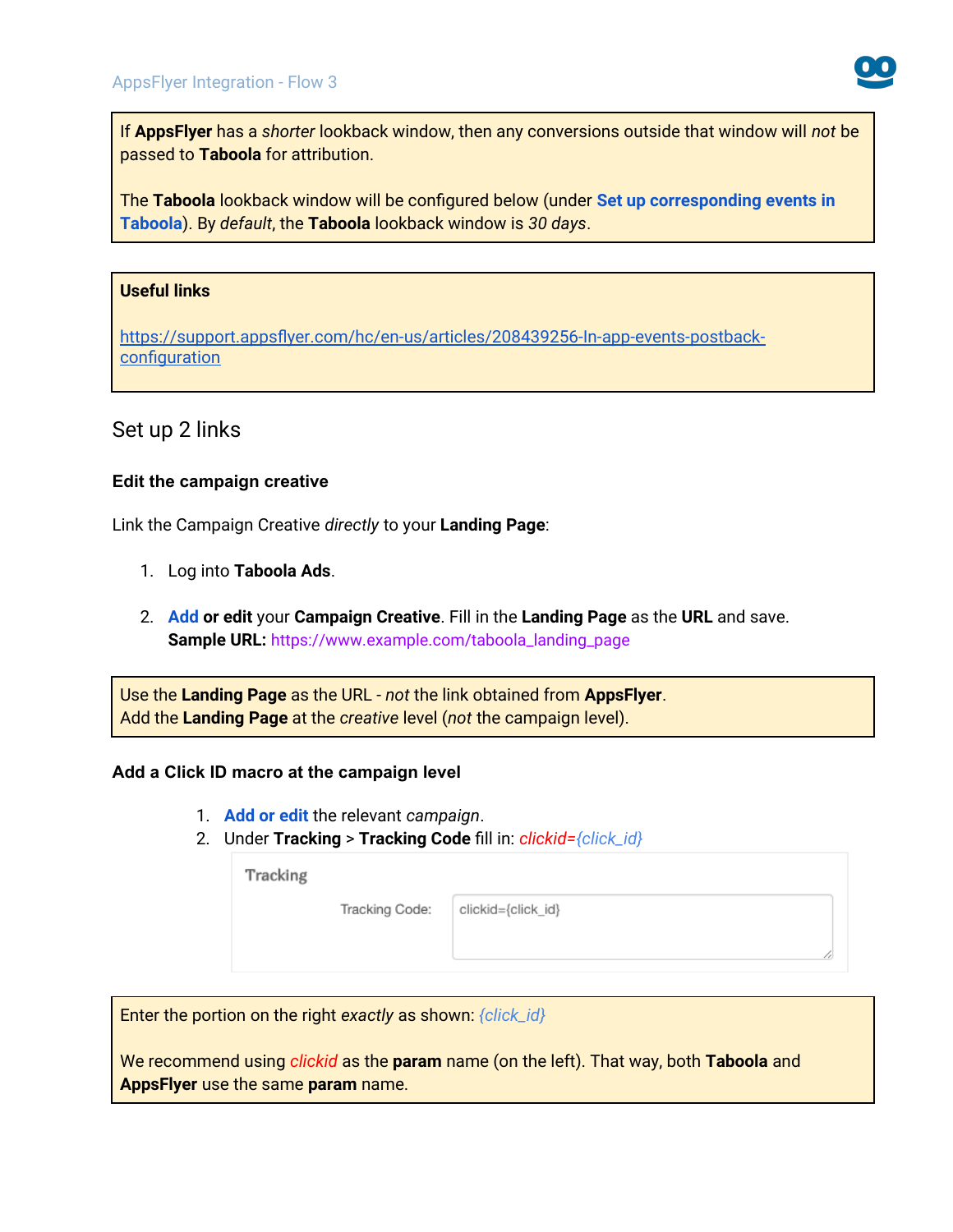

For additional information about adding **passback macros** at the *campaign* level, see: **[Creating and](https://help.taboola.com/hc/en-us/articles/115006030688-Creating-and-Adding-URL-Parameters-for-Tracking)  [Adding URL Parameters for Tracking](https://help.taboola.com/hc/en-us/articles/115006030688-Creating-and-Adding-URL-Parameters-for-Tracking)**

#### **Create links for your Landing Page CTAs**

- 1. Open the **AppsFlyer** dashboard.
- 2. Select the relevant **App** and navigate to **Integrated Partners** > **Taboola** (see *above*: **[Enable the Taboola Integrated Partner](#page-0-0)**).
- 3. Under the **Attribution Link** tab, copy the **Click Attribution Link** created for **Taboola**.

#### **Sample AppsFlyer Link:**

*https://app.appsflyer.com/id1140086177? pid=taboola\_int&c=augusttest&af\_click\_lookback=30d&clickid={click\_id}*

We will use the above link to prepare the **Landing Page CTA** links.

The **PID** portion (in orange) tells **AppsFlyer** to attribute the conversion to **Taboola**.

The **Click ID** param (in red) should look *exactly* as shown.

**Tracking In-app events only**

To *ignore* install events, insert the following param: *af\_installpostback=false*

#### **Sample link:**

*https://app.appsflyer.com/id1140086177? pid=taboola\_int&c=augusttest&af\_click\_lookback=30d&af\_installpostback=false&clickid={click\_id}*

4. To *prepare* the link for your **Landing Page**, remove the entire query string (show *below* in red):

*Original***, sample link:**

*https://app.appsflyer.com/id1140086177? pid=taboola\_int&c=augusttest&af\_click\_lookback=30d&clickid={click\_id}*

**Edited, sample link:**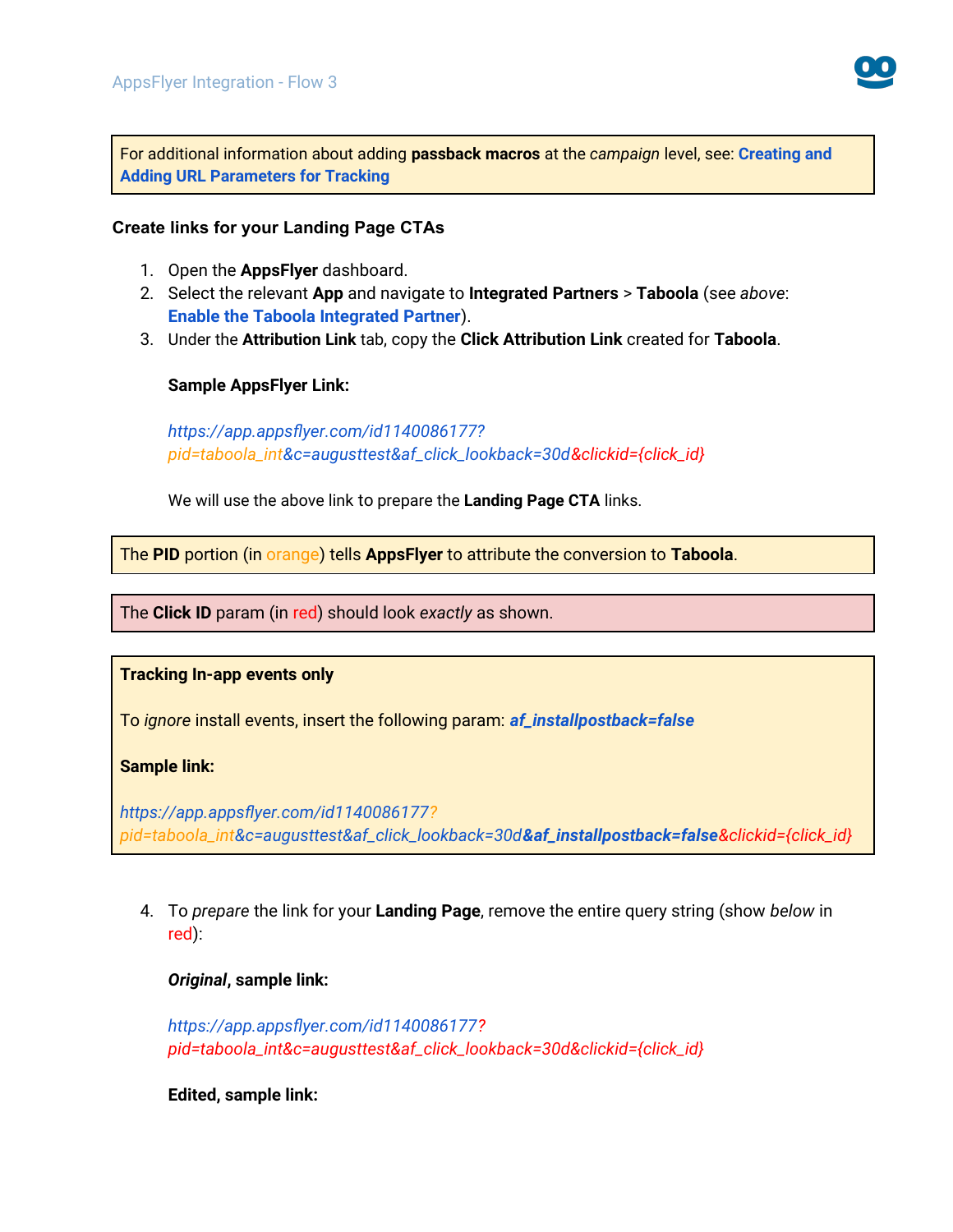

#### *https://app.appsflyer.com/id1140086177*

(Your **Landing Page** will re-apply the query string dynamically, as explained below.)

- 5. Add the following, *custom functionality* to your **Landing Page**:
	- i. When a user arrives at your **Landing Page**, *check* for the **Click ID** in the URL. This will signal that the user arrived via a **Taboola** campaign.

For example:

*https://www.example.com/taboola\_landing\_page?clickid=abc123*

In the above example:

- The *name* of the **Click ID** param is *clickid* (set up in **Taboola Ads** see *previous section*).
- The *value* of the **Click ID** is *abc123*.

Your **Landing Page** will need to persist the **Click ID** value for the duration of the user session - as explained below.

ii. When the user clicks on a **CTA**, the **Landing Page** must *append* all relevant query string params (below, in purple), and *fill in* the actual **Click ID** value received (in blue).

#### **Example:**

**Link for** *all* **CTAs**: *https://app.appsflyer.com/id1140086177*

**Click ID** value received: *abc123*

When the user clicks on a **CTA**, the **Landing Page** must send him to: *https://app.appsflyer.com/id1140086177? pid=taboola\_int&c=augusttest&af\_click\_lookback=30d&clickid=abc123*

The **Click ID** param should look *exactly* as shown above: *clickid*

**How it works**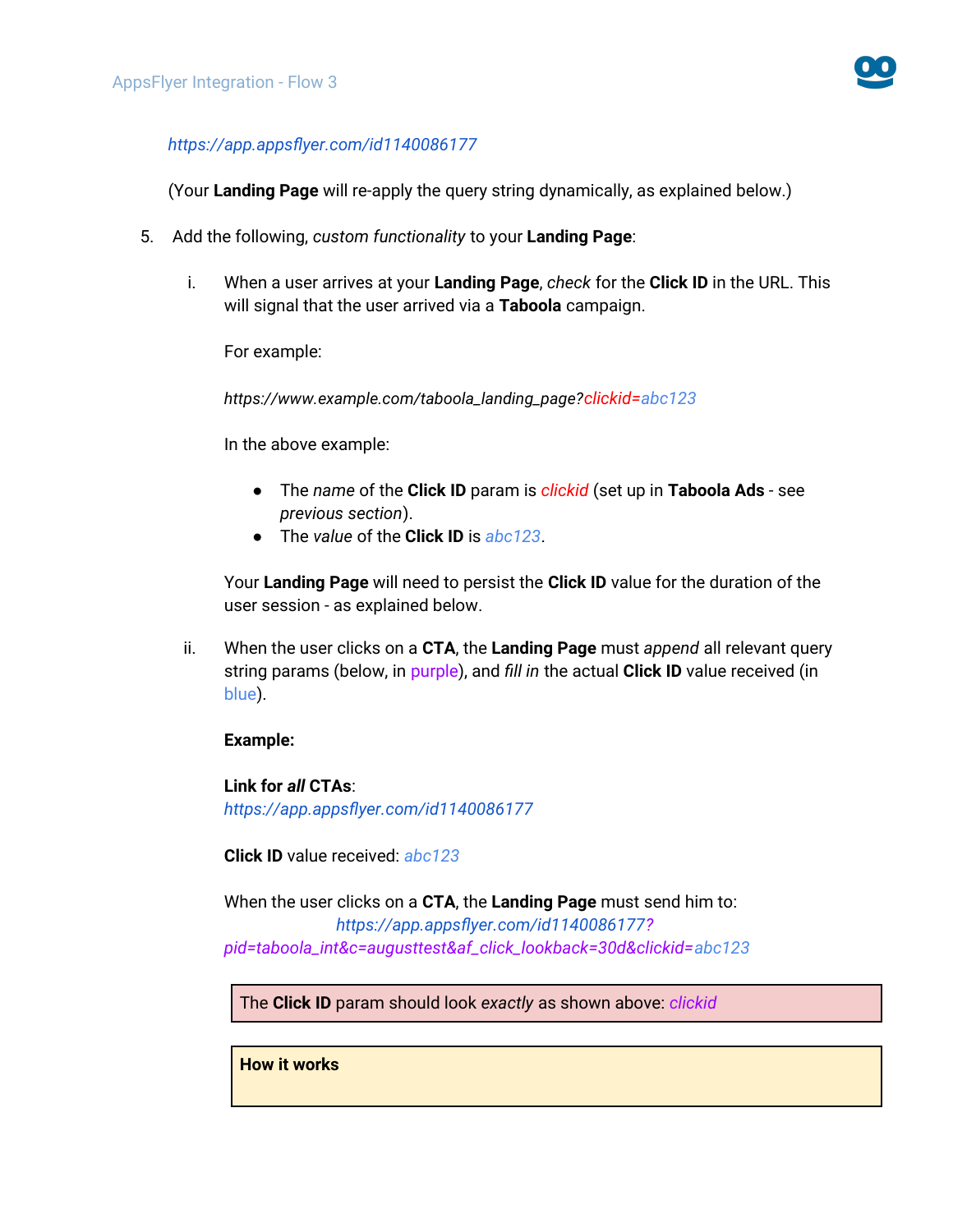

Clicking on the above link redirects the user to the **App Store/Play Store**.

At the same time, **AppsFlyer** *stores* the **Click ID**. In the event of a conversion, **AppsFlyer** passes the *event details and Click ID* back to **Taboola**.

#### **An example:**

The following PHP code snippet illustrates the general idea:



- The actual steps used to *construct* the **CTA link** is up to you, so long as you direct the user to the correct URL.
- You can use *any implementation* of your choice to persist the **Click ID** e.g. server-side scripting, browser cookies, client-side storage, etc.

#### **Useful links:**

- ● [https://support.appsflyer.com/hc/en-us/articles/360000677217-Mobile-Landing-Page-](https://support.appsflyer.com/hc/en-us/articles/360000677217-Mobile-Landing-Page-Tracking-Guide#html-sample-for-landing-page)[Tracking-Guide#html-sample-for-landing-page](https://support.appsflyer.com/hc/en-us/articles/360000677217-Mobile-Landing-Page-Tracking-Guide#html-sample-for-landing-page)
- [https://support.appsflyer.com/hc/en-us/articles/207034206-Disabling-postbacks-for-CPA](https://support.appsflyer.com/hc/en-us/articles/207034206-Disabling-postbacks-for-CPA-based-campaigns)[based-campaigns](https://support.appsflyer.com/hc/en-us/articles/207034206-Disabling-postbacks-for-CPA-based-campaigns)

#### **What is the Taboola Click ID?**

When a user clicks on your campaign creative, Taboola's **{click\_id} macro** passes a unique identifier to the destination URL.

Creative link:

*https://www.example.com/taboola\_landing\_page?clickid=[{click\\_id](https://app.adjust.com/ABC123?taboola_click_id=%7Bclick_id)}*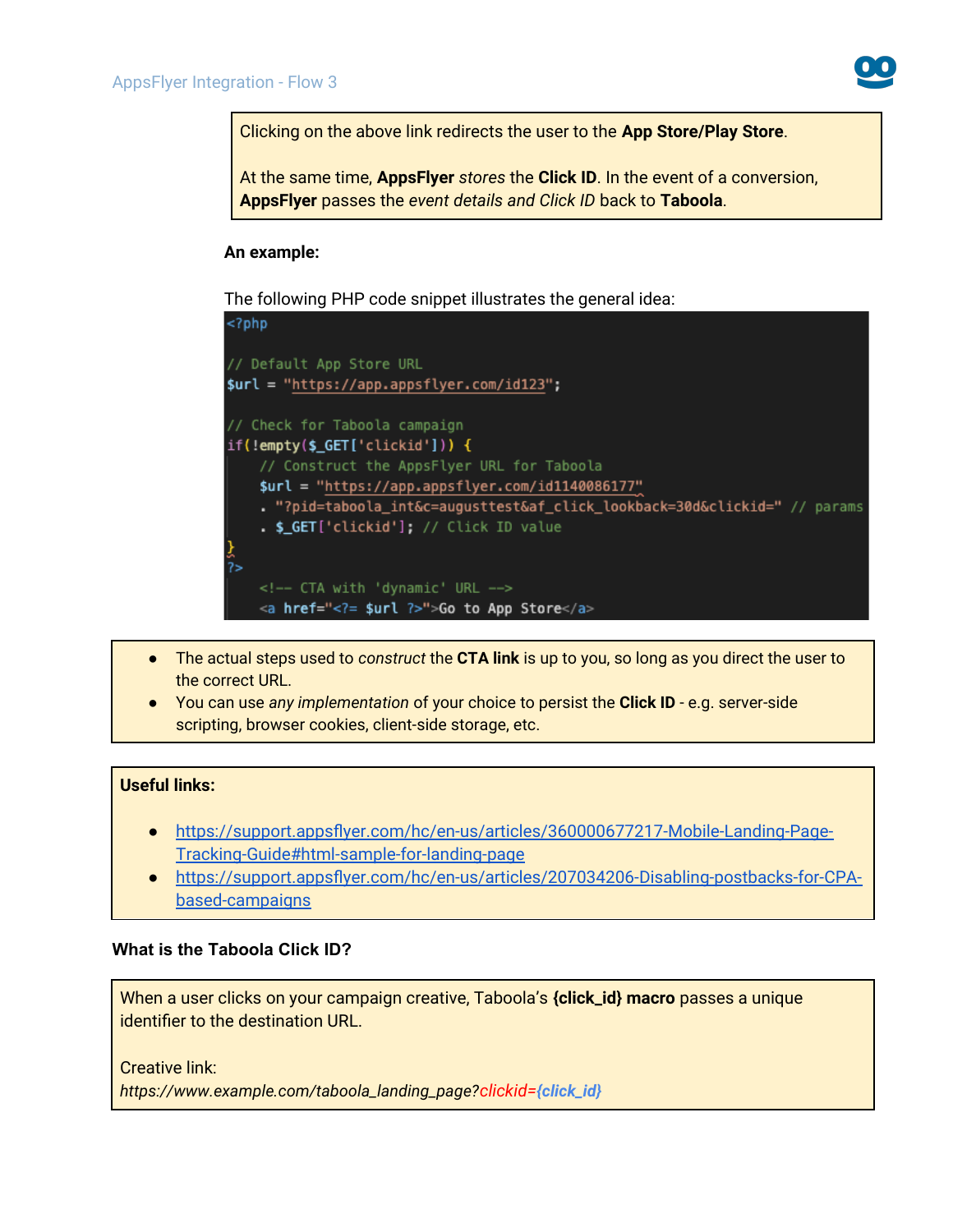Upon clicking, the user is directed to: *https://www.example.com/taboola\_landing\_page?&clickid=abc123*

The *abc123* identifier is a **Click ID**. It stores information about the *click event* - e.g. which campaign was clicked and which user, etc. When **AppsFlyer** passes back the **Click ID**, **Taboola** uses it for attribution and tracking.

A real **Click ID** is an alphanumeric, case-sensitive string of up to 51 characters. E.g.

*CjwKCAjwq-TmBRBdEiwAaO1en-gBKumUjPHqDJzLTK18g2fLeg51Xp\_WfE9kmJS1VWTnN65LARhRoCsekQAvD\_BwE*

# <span id="page-9-0"></span>Set up corresponding events in Taboola

You will need to set up **Taboola Ads** with the *same* events as **AppsFlyer**.

That way, when **AppsFlyer** notifies **Taboola** of a conversion, **Taboola** can record the event and reflect it in reporting.

<span id="page-9-1"></span>Create the app install event in *Taboola*

- 1. Log into **Taboola Ads**.
- 2. In the navigation bar, select '**TRACKING**' to open the **Conversions** screen.
- 3. Click on **+ New Conversion**.
- 1. For **Type**, click on **Event**.
- 2. For **Based On**, click on **Popular** (this is the *default*).
- 3. Under **Choose Event**, click on **App Install**.
- 4. Under **Conversion Properties**:
- 5. Fill in "install" under the **Event Name**:

| <b>Conversion Properties</b> |             |  |  |  |  |  |
|------------------------------|-------------|--|--|--|--|--|
| Conversion Name:             | App Install |  |  |  |  |  |
| Event Name:                  | install     |  |  |  |  |  |

**IMPORTANT:** Type in the name *exactly* as shown.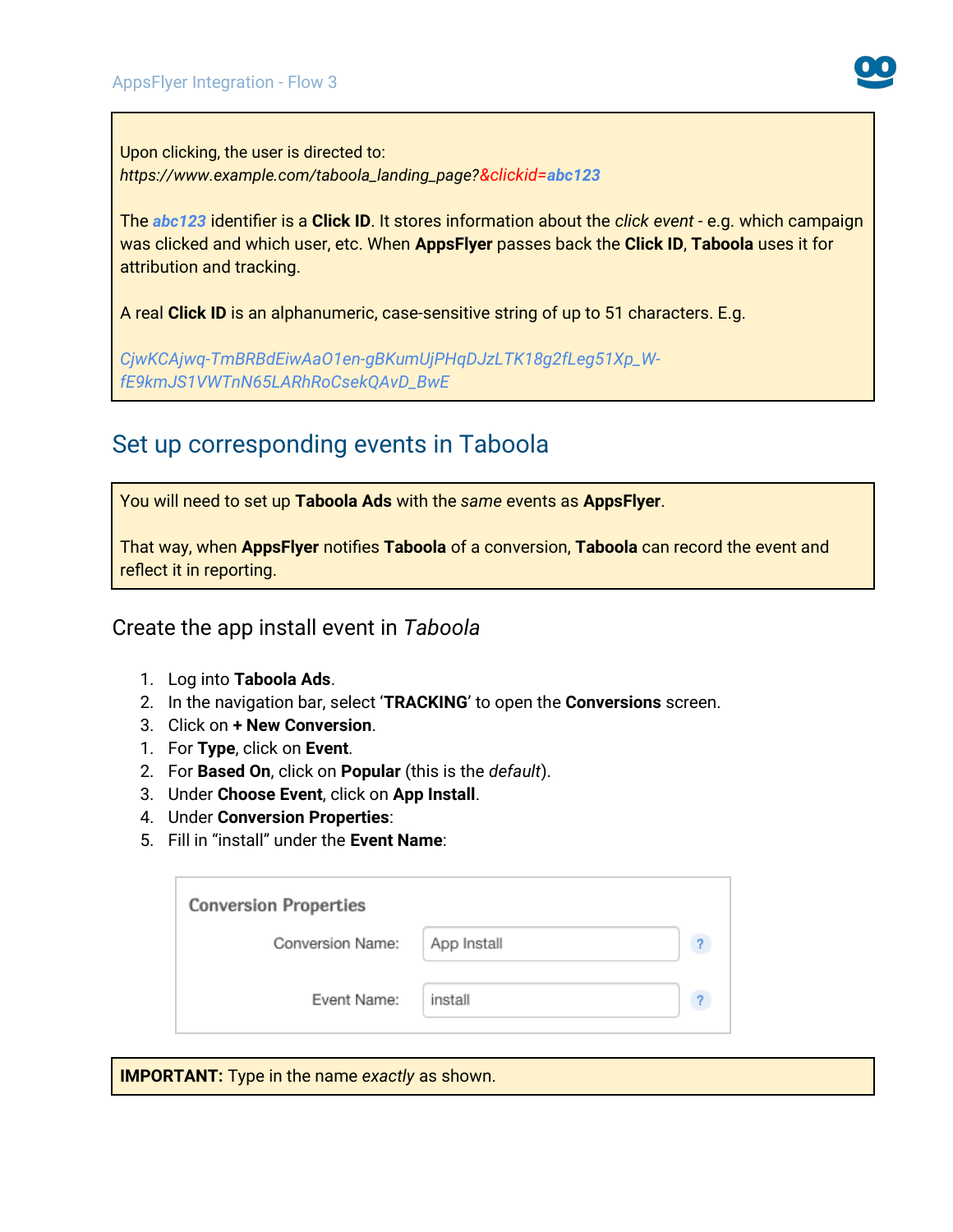

6. Fill in the remaining fields as desired and click on **Create Conversion**.

### <span id="page-10-0"></span>(*Optional*) Create in-app events in Taboola

*First* create in-app events in **AppsFlyer** - see above: **(Optional) Create In-App Events in AppsFlyer**.

- 1. Log into **Taboola Ads**.
- 2. In the navigation bar, select '**TRACKING**' to open the **Conversions** screen.
- 3. Click on **+ New Conversion**.
- 4. For **Type**, click on **Event**.
- 5. Fill in the remaining **conversion rule** details, according to your specific needs. The same guidelines apply as per **[Pixel Based Conversions](https://help.taboola.com/hc/en-us/articles/360003484314-Defining-and-Creating-Conversions)**.
- 6. Under **Conversion Properties,** fill in:
	- a. **Conversion Name** This is *not* used for the server-to-server communication, and can be changed at any time. Choose any name that helps you to identify the conversion rule.
	- b. **Event Name** Use the *same* name that you provided in **AppsFlyer**, *exactly* as it appears there. See: **(Optional) Create In-App Events in AppsFlyer** (*above*).
		- Use the *identical* event name, as it appears in **AppsFlyer**.
		- Event names are *case-sensitive*.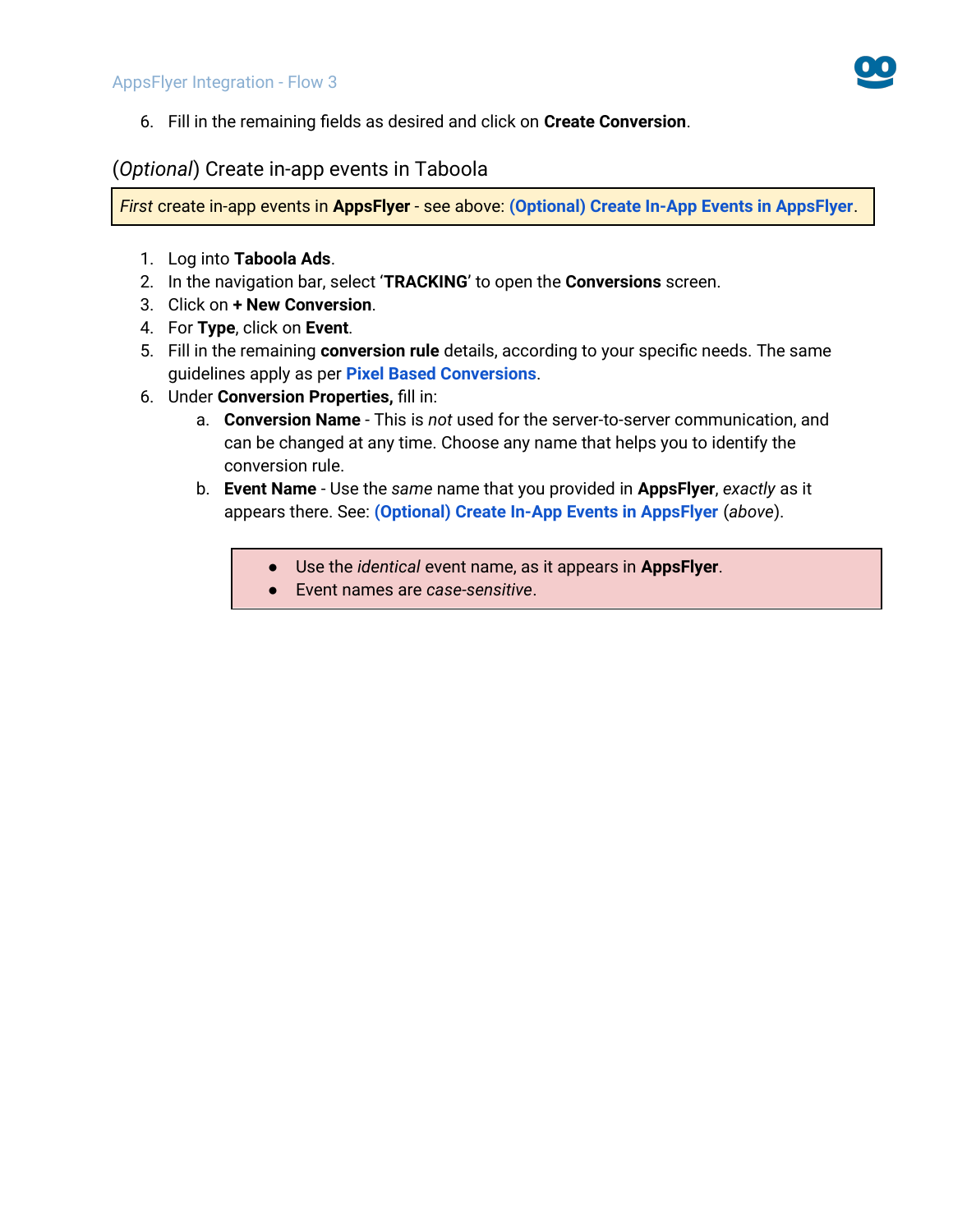

# Start Tracking Conversions

Well done! Your setup is complete, and you are now ready to track conversions.

### Test your configuration

We recommend *testing* your configuration.

Note that you can test your configuration *before* your campaign goes live.

For more information, see: **[Testing Your Server-to-Server \(S2S\) Tracking Accuracy](https://help.taboola.com/hc/en-us/articles/360046606733-Testing-Your-Server-to-Server-S2S-Tracking-Accuracy-)**

### Understanding the end-to-end flow

The following steps illustrate the end-to-end flow:

1. **John** clicks on your *creative*. **Taboola** appends the actual **Click ID** *value* (*abc123*) and directs **John** to your **Landing Page**:

*https://www.example.com/taboola\_landing\_page&clickid=abc123*

- 2. The **Landing Page** records the **Click ID** value for **John**'s session (using *any implementation* of your choice - e.g. server-side scripting, browser cookies, client-side storage, etc.)
- 3. A bit later, **John** clicks on a **CTA** in the **Landing Page**:

*https://app.appsflyer.com/id1140086177*

4. The **Landing Page** *appends* the relevant **query string params** and **Click ID**, and directs **John** to the target URL:

*https://app.appsflyer.com/id1140086177? pid=taboola\_int&c=augusttest&af\_click\_lookback=30d&clickid=abc123*

- 5. **AppsFlyer** stores John's **Click ID** (*abc123*) and directs **John** to the **App Store/Play Store**.
- 6. A bit later, **John** *installs the App* which you defined as a *conversion* in the **AppsFlyer** dashboard and **Taboola Ads**.\*
- 7. **AppsFlyer** invokes the **Taboola postback URL**, inserting John's **Click ID**, and the **event name**: